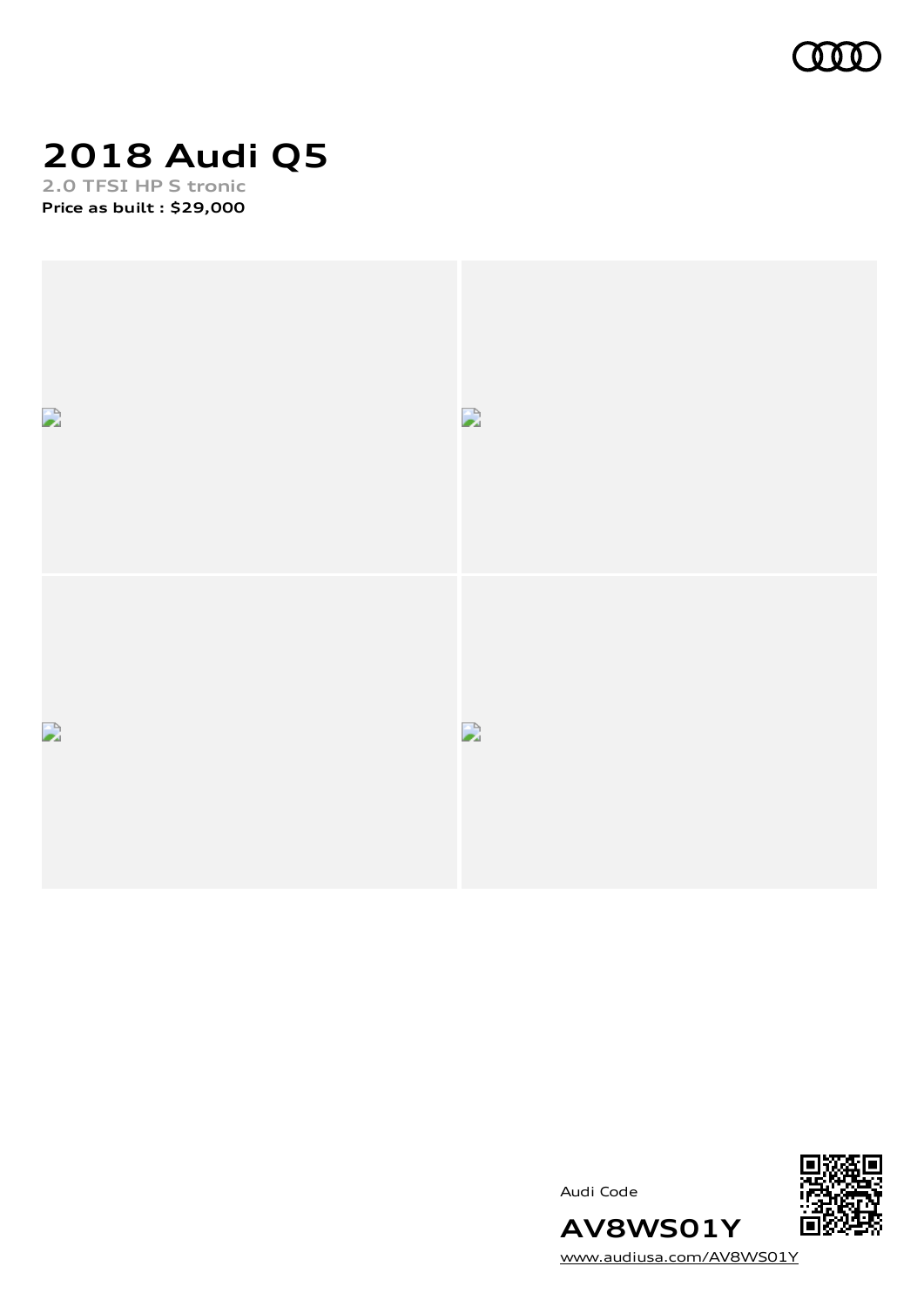## **Summary**

| <b>Audi 2018 Audi Q5</b><br>2.0 TFSI HPS tronic |                     |                                                  |                                       |
|-------------------------------------------------|---------------------|--------------------------------------------------|---------------------------------------|
| Price as built<br>\$29,000                      |                     | <b>Further Information</b>                       |                                       |
|                                                 |                     | Type of vehicle                                  | Used car                              |
| <b>Exterior colour</b>                          |                     | Mileage                                          | 36,777 miles                          |
| Navarra Blue metallic                           |                     | Warranty                                         | No                                    |
| <b>Interior colour</b>                          |                     |                                                  |                                       |
| Seats                                           | rock gray-rock gray | Audi Code                                        |                                       |
| Dashboard                                       | black-black         |                                                  | AV8WS01Y                              |
| Carpet                                          | black               |                                                  | Your configuration on www.audiusa.com |
| Headliner                                       | black               | www.audiusa.com/AV8WS01Y                         |                                       |
|                                                 |                     | <b>Commission number</b><br>1c10075e0a0e09a82f04 |                                       |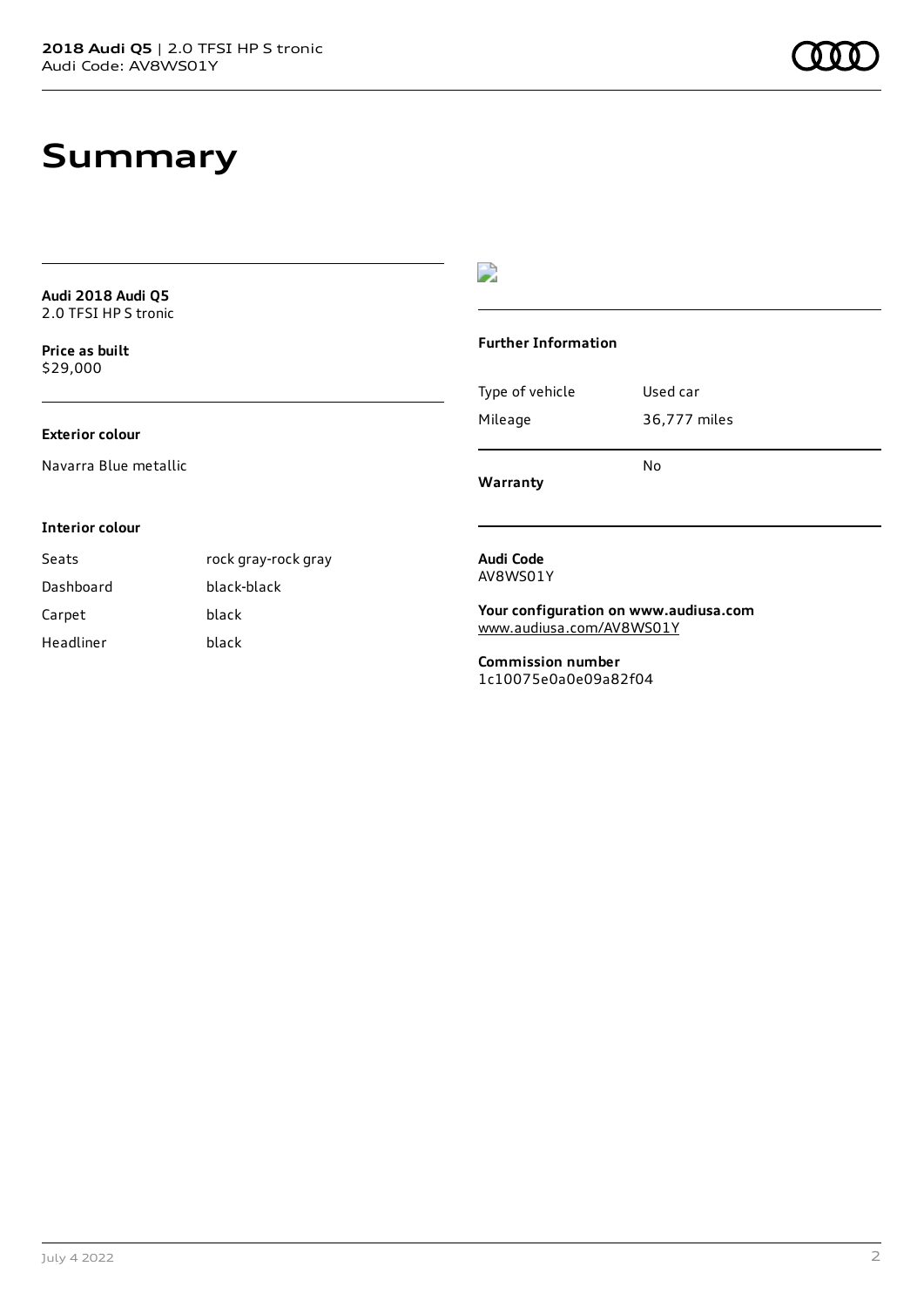# **Equipment**

Navarra Blue metallic

Power-adjustable, power-folding, auto-dimming, heated exterior side mirrors with memory

Audi advanced key

Convenience package

Panoramic sunroof

Heated front seats

SiriusXM® Satellite Radio



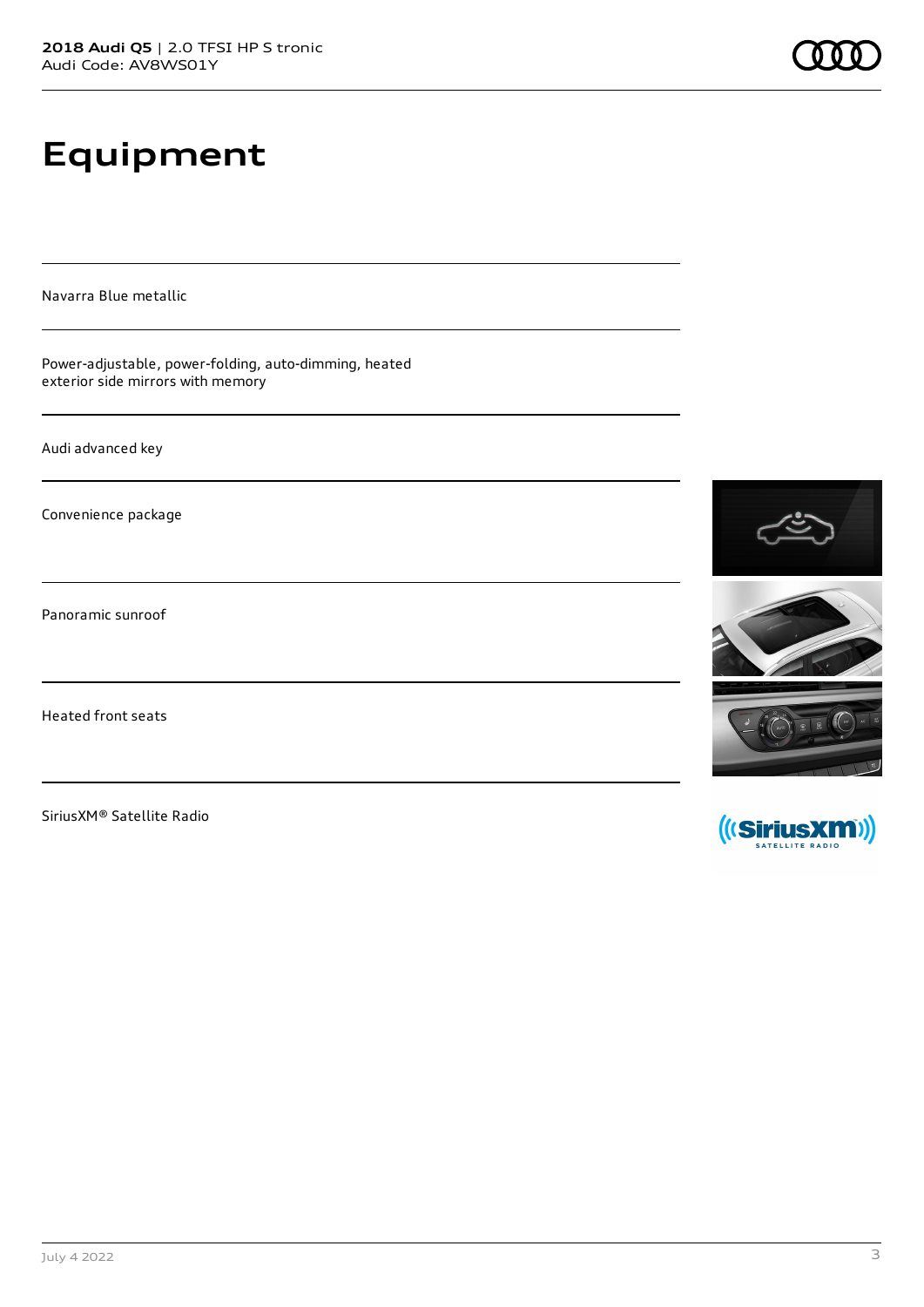### **Standard features**

#### **Exterior**

| VW1             | Privacy glass                            |
|-----------------|------------------------------------------|
| 4ZE             | Black window surrounds                   |
| 40R             | 18" 5-double-spoke-dynamic design wheels |
| 1D <sub>8</sub> | Provision for towing bracket             |
| 1S1             | Car jack                                 |
| 1 B A           | Dynamic suspension                       |
| 3S1             | Aluminum roof rails                      |
| 511             | Standard rear spoiler                    |
| 8IH             | Xenon plus                               |
| HX <sub>2</sub> | All-season tires 235/60 R18 103H (NAR)   |
| 8SP             | LED taillights with dynamic turn signals |
|                 |                                          |

#### **Interior**

| QE1             | Storage package                                                |
|-----------------|----------------------------------------------------------------|
| 4M3             | Beverage holders                                               |
| 7M0             | Plastic door sill trims                                        |
| 6N)             | Gray headliner                                                 |
| 9AQ             | Three-zone automatic climate control                           |
| 4L7             | Auto-dimming interior rear view mirror with<br>digital compass |
| QQ1             | Lighting package                                               |
| 1XW             | Three-spoke multifunction steering wheel                       |
| 7F <sub>9</sub> | Leather-wrapped gear selector                                  |
| 4E7             | Luggage compartment lid, electrically<br>opening and closing   |
| 5XF             | Dual front sun visors with lighted vanity<br>mirrors           |

### **Interior** 3NS Split folding rear seat bench/backrest, with center armrest 7HA Cloth interior on doors N1F Leather seating surfaces 5MG Dark Brown Walnut Wood inlays

#### **Infotainment and Driver Assistance**

| 6K9 | Pre sense <sup>®</sup> city                                   |
|-----|---------------------------------------------------------------|
|     |                                                               |
| 2H1 | Audi drive select®                                            |
| 7W1 | Audi pre sense <sup>®</sup> basic                             |
| UI2 | Audi smartphone interface                                     |
| KA2 | Rearview camera                                               |
| 9VD | Audi sound system                                             |
| 9S5 | Driver information system                                     |
| 7UH | Connectivity package                                          |
| I8S | $MMI®$ radio                                                  |
| 9ZX | BLUETOOTH wireless technology preparation<br>for mobile phone |

#### **Safety and Security**

| QZ7 | Electromechanical power steering                                                  |
|-----|-----------------------------------------------------------------------------------|
| 7K6 | Tire-pressure monitoring system                                                   |
| 4X3 | Head/thorax side airbags                                                          |
| 8N6 | Light / rain sensor                                                               |
| 3B7 | ISOFIX child seat mounting and Top Tether<br>anchorage point for outer rear seats |
| 4UB | Driver and front passenger airbags                                                |
|     |                                                                                   |

### **(1/2)**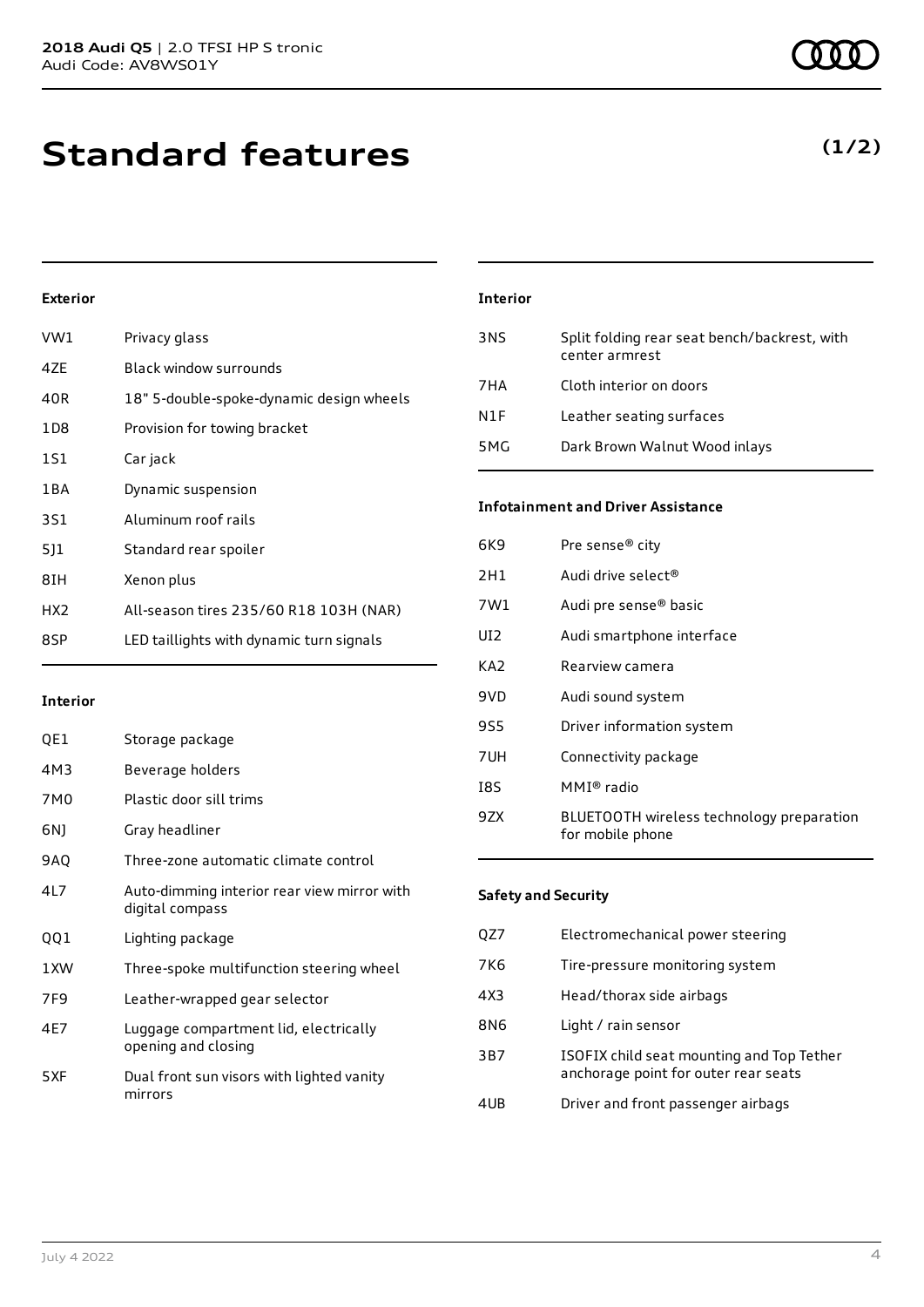### **Standard features**

#### **Safety and Security**

| UH1             | Electromechanical parking brake                              |
|-----------------|--------------------------------------------------------------|
| 8T <sub>2</sub> | Cruise control with coast, resume and<br>accelerate features |
| VC <sub>2</sub> | Garage door opener (Homelink®)                               |

4H3 Manual child safety locks

**(2/2)**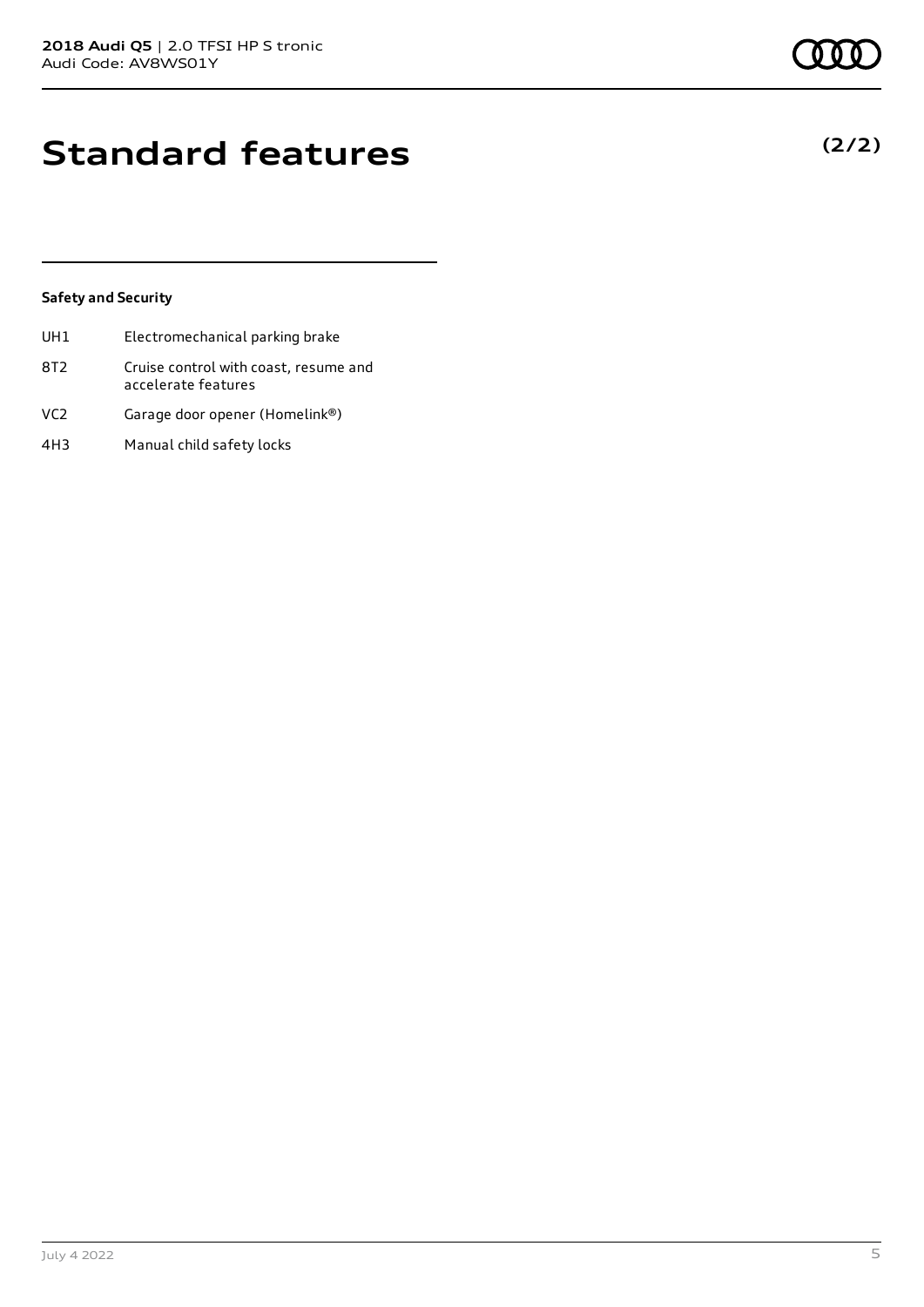## **Dealer remarks**

PANO SUNROOF, CONVENIENCE PKG, KEYLESS, XM RADIO, HEATED FRONT SEATS, REAR CAMERA, Our No Hassle Internet Pricing mission is to present value to all of our customers. No Hassle Internet Pricing is achieved by polling over 20000 vehicle listings hourly. This ensures our customers receive real-time No Hassle Pricing on every pre-owned vehicle we sell. We do not artificially inflate our prices in hopes of winning a negotiating contest with our customers! Our pricing is based on actual transactions. After doing business from New Hampshire to California we find this approach is by far the best for our customers.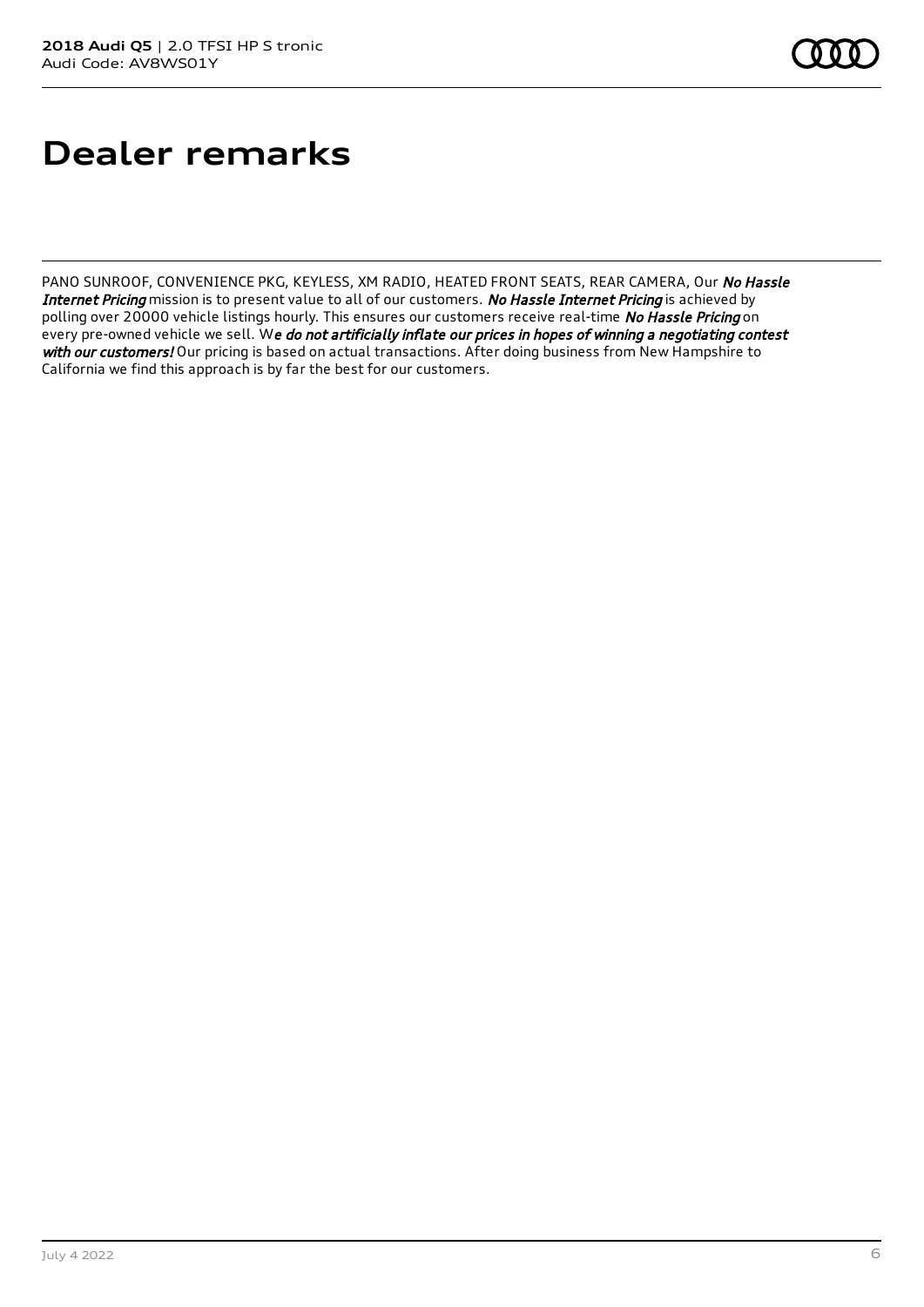

## **Technical Specifications**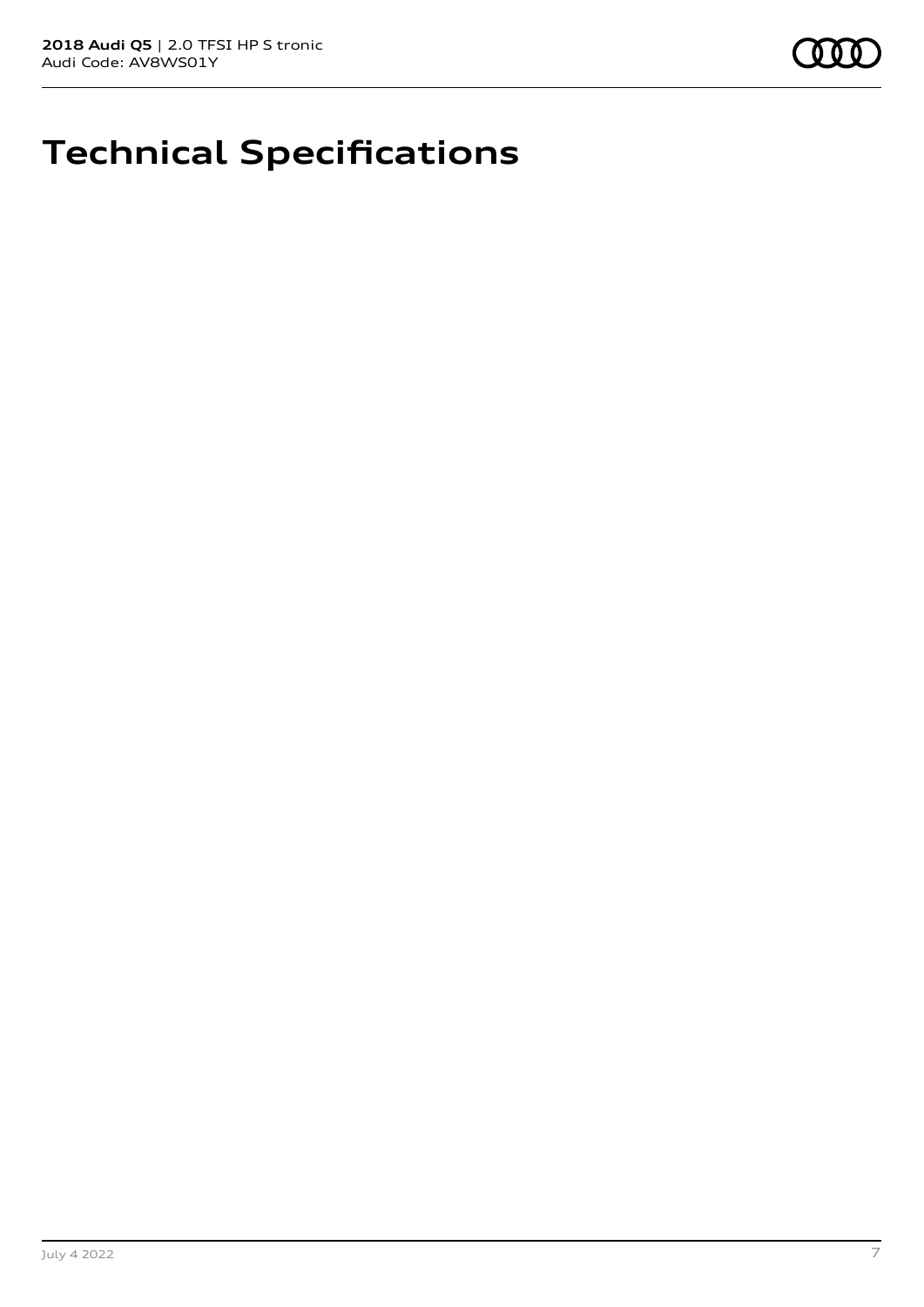### **Contact**

Dealer **Audi North Miami**

1995 Ne 142nd Street 33181 North Miami FL

Phone: 3059525900 FAX: 3059490940

www: [https://www.audinorthmiami.com](https://www.audinorthmiami.com/)